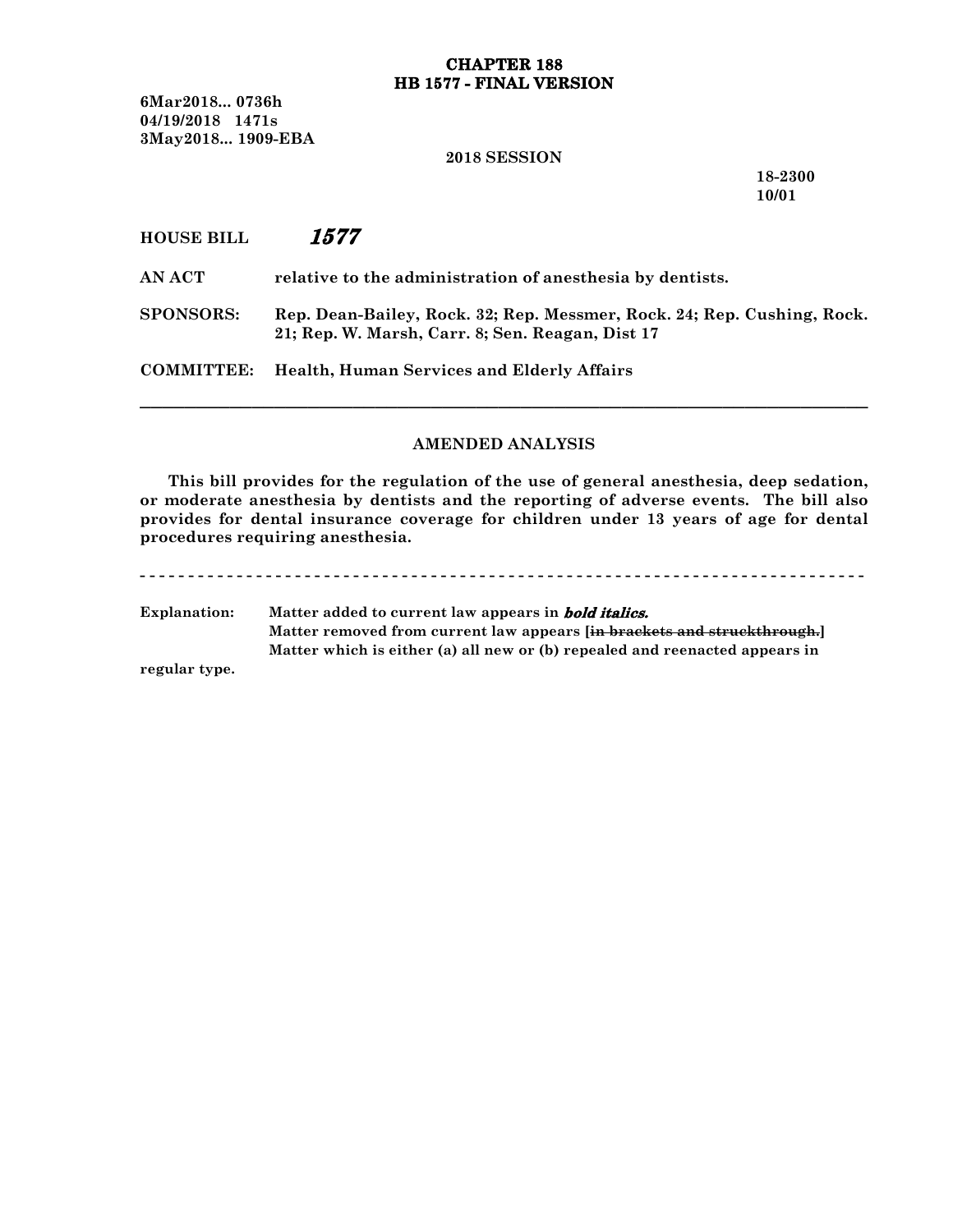6Mar2018... 0736h 04/19/2018 1471s 3May2018... 1909-EBA 18-2300

10/01

#### STATE OF NEW HAMPSHIRE

#### *In the Year of Our Lord Two Thousand Eighteen*

# AN ACT relative to the administration of anesthesia by dentists.

*Be it Enacted by the Senate and House of Representatives in General Court convened:*

188:1 Rulemaking; Anesthesia. Amend RSA 317-A:12, XII-a through XII-c to read as follows: XII-a. The use of general anesthesia, deep sedation, and moderate sedation, in dental treatment under RSA 317-A:20, including: (a) Required credentials. (b) Application and application fee. (c) On-site evaluations of personnel, facility, equipment, and records as they pertain to the use of *required drugs,* general anesthesia, deep sedation, or moderate sedation, or any combination thereof. (d) Fee for the on-site evaluations under subparagraph (c). If the evaluation is done by a third party, the fee need not be established by rule under or pursuant to RSA 541-A. Third party fees shall be paid directly to the third party. (e) The issuance of permits for use of general anesthesia, deep sedation, and moderate sedation, or of permits for use of moderate sedation[;]*. (f) The requirement that the physical presence of the dentist licensed under RSA 317-A:7, an anesthesiologist licensed under RSA 329, or <sup>a</sup> nurse anesthetist licensed under RSA 326-B:18 is required while general anesthesia, deep sedation or moderate sedation is in effect. (g) The establishment of the qualifications of dentists to administer general anesthesia or deep sedation which may include <sup>a</sup> residency training program accredited by the Commission on Dental Accreditation (CODA) or equivalent, and which may include <sup>a</sup> method for established practitioners to document his or her qualifications. Administration of general anesthesia or deep sedation to patients under the age of 13 shall be subject to additional rules including:* 1 2 3 4 5 6 7 8 9 10 11 12 13 14 15 16 17 18 19 20 21 22 23 24

*(1) In addition to the dentist performing the procedure, there shall be <sup>a</sup> dedicated anesthesia provider present to monitor the procedure and recovery from anesthesia. The dedicated anesthesia provider shall be <sup>a</sup> dentist who is qualified to administer general anesthesia or deep sedation, <sup>a</sup> physician anesthesiologist, or <sup>a</sup> certified registered nurse anesthetist (CRNA). The board may exempt dentists who are* 25 26 27 28 29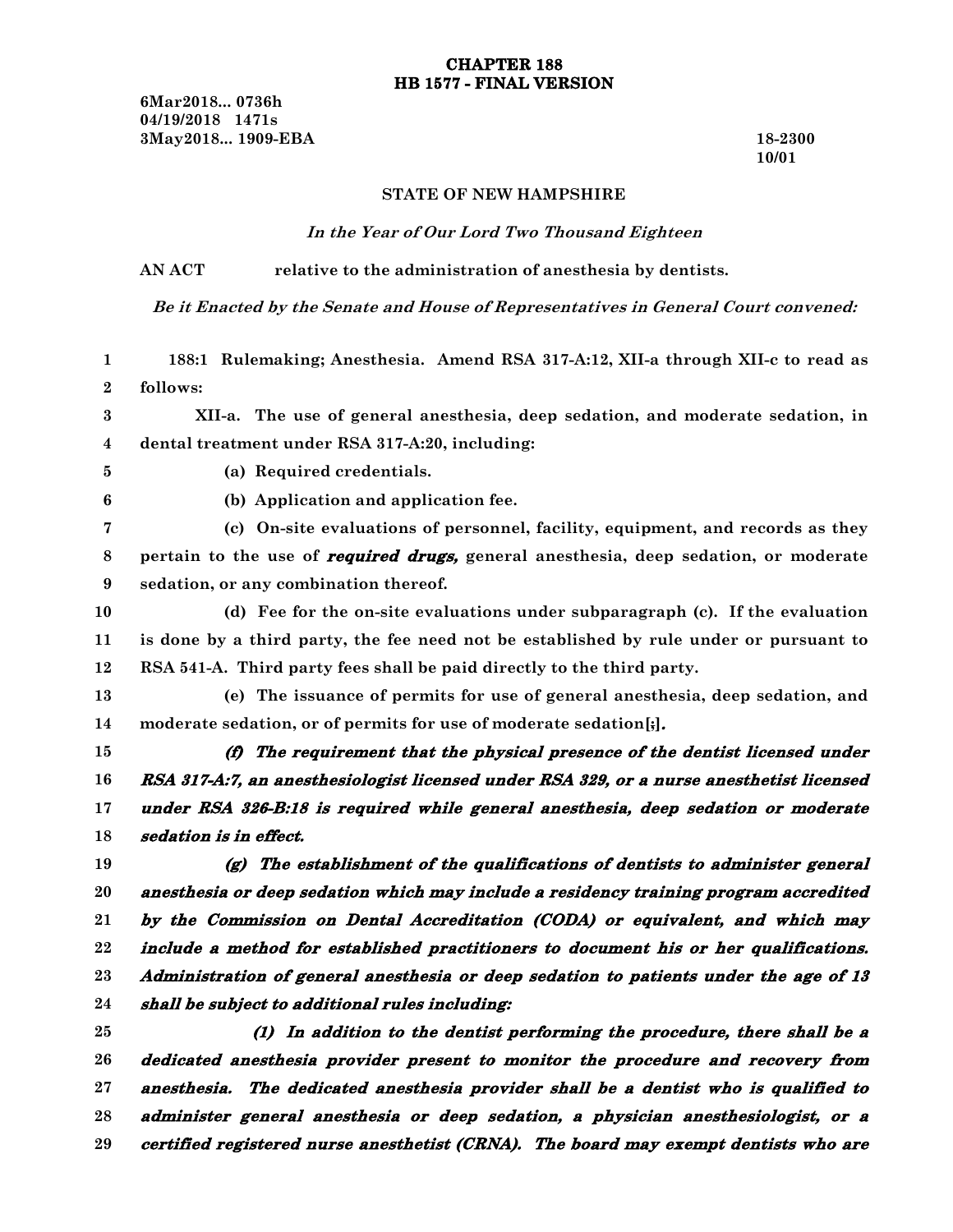## **CHAPTER 188 HB 1577 - FINAL VERSION - Page 2 -**

*board eligible or board certified in either dental anesthesiology or oral and maxillofacial surgery from this requirement.* 1 2

*(2) The dentist shall be trained in pediatric advanced life support (PALS) and airway management, equivalent to the American Academy of Pediatrics and American Academy of Pediatric Dentistry (AAP-AAPD) guidelines or equivalent as determined by the board.* 3 4 5 6

*(3) Informed consent shall include the statement that the procedure may be performed in <sup>a</sup> hospital setting with additional anesthesia personnel, possibly at an increased expense.* 7 8 9

*(h) A physical evaluation and medical history shall be taken before the administration of moderate sedation, deep sedation, or general anesthesia. The board shall adopt rules regarding the minimum requirements for physical evaluation and medical history;* 10 11 12 13

XII-b. Procedures which may be assigned by a licensed dentist to dental hygienists, public health dental hygienists, dental assistants, and to persons not licensed to practice dentistry[;]*. Such rules shall include additional requirements regarding monitoring patients undergoing general anesthesia, deep sedation, moderate sedation, and subsequent recovery from anesthesia;* 14 15 16 17 18

XII-c. *The use of minimal anesthesia in patients undergoing dental treatment under RSA 317-A:20, including:* 19 20

*(a) Adopting <sup>a</sup> definition of minimal anesthesia, <sup>a</sup> drug-induced state during which patients respond normally to verbal commands. Patients whose only response is reflex withdrawal from painful stimuli shall not be considered to be in <sup>a</sup> state of minimal sedation.* 21 22 23 24

*(b) Establishing <sup>a</sup> margin of safety wide enough to render unintended loss of consciousness unlikely.* 25 26

*(c) Permits, fees, and training required for dentists who administer pediatric minimal sedation. Such training shall include training in airway management and patient rescue from moderate sedation.* 27 28 29

30 31

*(d) Equipment and drugs required to safely administer pediatric minimal sedation, which shall include the availability of oxygen and reversal agents.*

*(e) Limitations on drugs and dosages which may be used in the administration of pediatric minimal sedation.* 32 33

*(f) A requirement that <sup>a</sup> minimum of one staff member, in addition to the dentist, trained in the monitoring and resuscitation of pediatric patients shall be present;* 34 35 36

37

*XII-d.* Notwithstanding any other provision of law, rules, as the board deems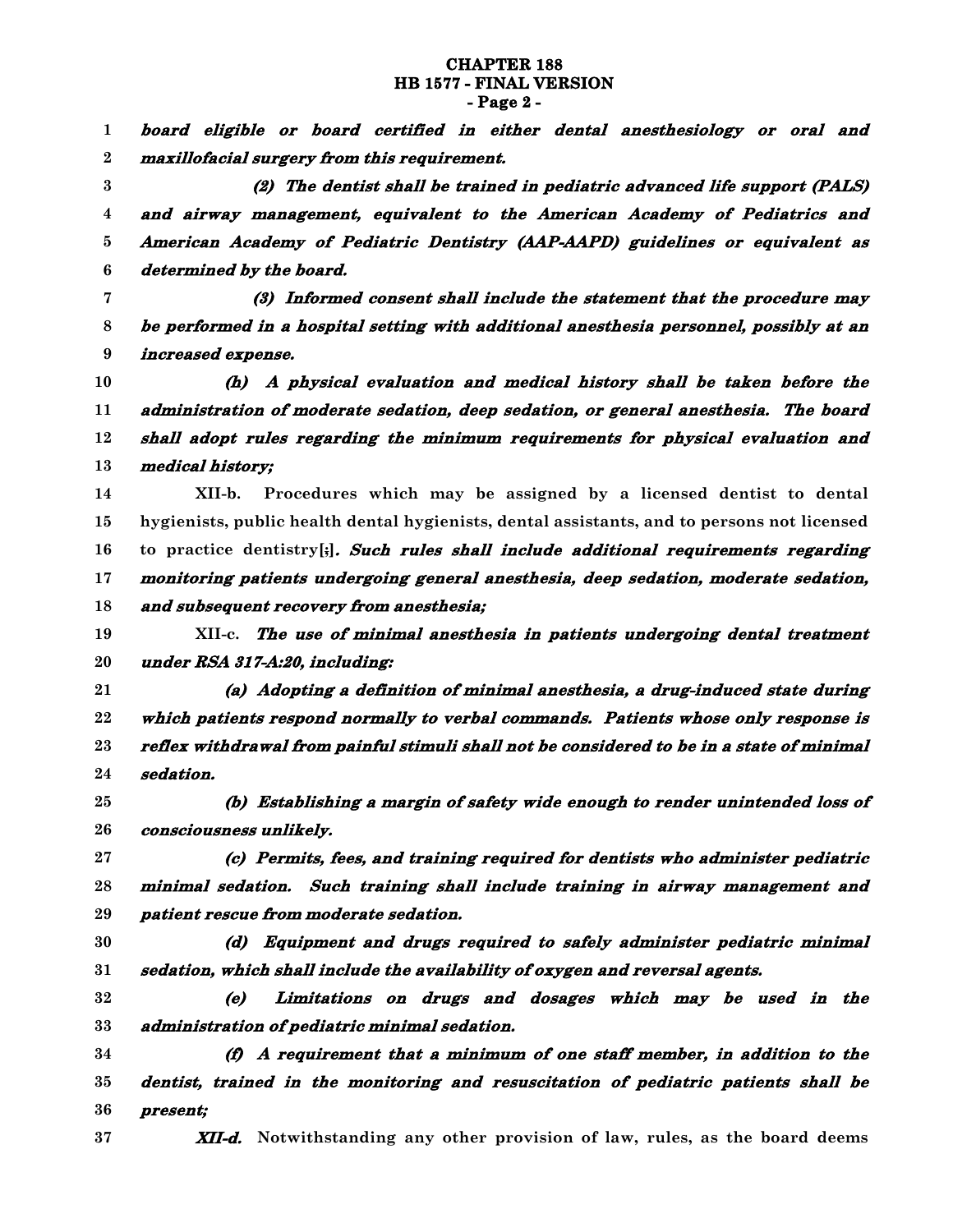## **CHAPTER 188 HB 1577 - FINAL VERSION - Page 3 -**

necessary, relative to qualified dental assistants performing coronal polishing. Such rules shall not authorize a qualified dental assistant to perform a complete oral prophylaxis; 1 2 3

188:2 New Subparagraphs; Grounds for Professional Misconduct. Amend RSA 317- A:17, II by inserting after subparagraph (j) the following new subparagraphs: 4 5

6

(k) Having more than one patient undergoing moderate sedation, deep sedation, or general anesthesia on an outpatient basis at any given time unless each patient is being continuously monitored on a one-to-one ratio while sedated by either the dentist or another licensed health professional authorized by law to administer moderate sedation, deep sedation, or general anesthesia. 7 8 9 10

(l) Failing to have patients recovering from moderate sedation, deep sedation, or general anesthesia closely monitored by licensed health professionals experienced in the care and resuscitation of patients recovering from moderate sedation, deep sedation, or general anesthesia. If one licensed professional is responsible for the recovery care of more than one patient at a time, all of the patients shall be physically in the same room to allow continuous visual contact with all patients and the patient to recovery staff ratio should not exceed 3 to one. 11 12 13 14 15 16 17

(m) Failing to have patients continuously monitored with a pulse oximeter or similar or superior monitoring equipment required by the board while undergoing or recovering from moderate sedation, deep sedation, or general anesthesia. 18 19 20

(n) Failing to perform an adequate history and physical as defined in rules under RSA 317-A:12, XII-a(h) or to obtain the written informed consent of a patient prior to the administering general anesthesia, deep sedation, or moderate sedation. In the case of a minor, the consent shall be obtained from the child's parent or guardian. 21 22 23 24

(o) Failing to report an adverse event or implement a corrective action plan as required by RSA 317-A:20-a. 25 26

188:3 Practice of Dentistry; Use of Anesthesia. Amend RSA 317-A:20, II to read as follows: 27 28

II.*(a)* Any dentist who wishes to administer general anesthesia, deep sedation, or moderate sedation shall apply to the board for the appropriate permit and pay an application fee set by the board in accordance with RSA 317-A:12, XII-a. 29 30 31

32

33

```
(b) The board shall require the documentation of competence according to the
rules adopted under RSA 317-A:12, XII-a(g) before issuing such a permit.
```
*(c) The rules of the board shall require an appropriate number of hours of* 34

#### *continuing education as <sup>a</sup> condition for issuing or reissuing such <sup>a</sup> permit.* 35

188:4 New Section; Dentistry; Report of Adverse Events; Corrective Action Plan. Amend RSA 317-A by inserting after section 20 the following new section: 36 37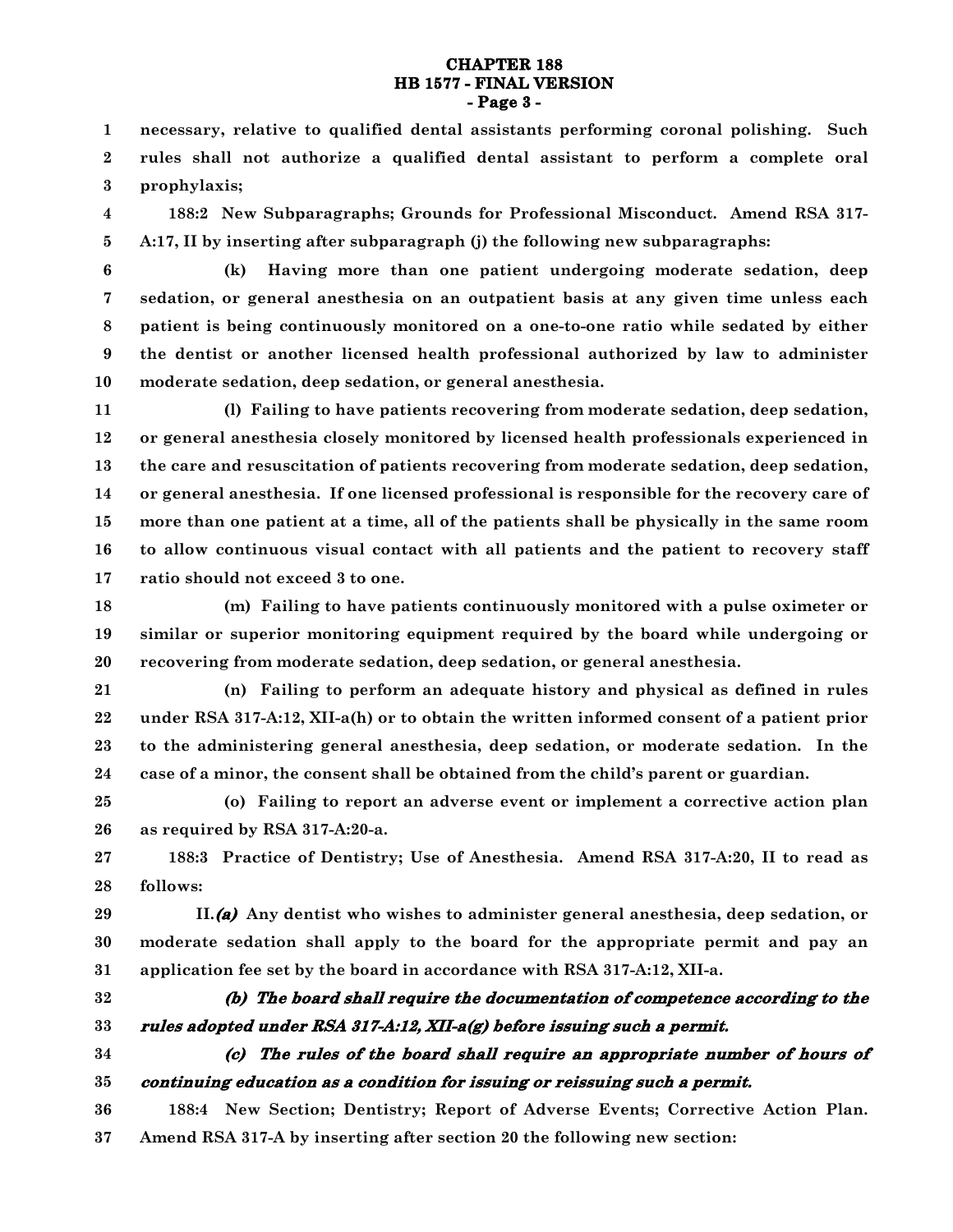### **CHAPTER 188 HB 1577 - FINAL VERSION - Page 4 -**

317-A:20-a Dentist Report of Adverse Events; Corrective Action Plan.

1

I. Any dentist licensed pursuant to this chapter shall report to the board the occurrence of any adverse health care events resulting in death, brain damage, or hospitalization, occurring in the dentist's office or facility while utilizing general anesthesia, deep sedation, or moderate sedation, as soon as is reasonably and practically possible, but no later than 15 working days after discovery of the event. The report shall be filed in a format specified by the board and shall identify the office or facility but shall not include any identifying information for any of the dental professionals, facility employees, or patients involved. The board may consult with experts and organizations familiar with patient safety when developing the format for reporting and in further defining events in order to be consistent with industry standards. 2 3 4 5 6 7 8 9 10 11

II. After receiving a report of an adverse health care event, the board shall conduct a root cause analysis of the event. Following the analysis, the dentist's office or facility shall implement a corrective action plan to implement the findings of the analysis or report to the board any reasons for not taking corrective action. If the root cause analysis and the implementation of a corrective action plan are complete at the time an event must be reported, the findings of the analysis and the corrective action plan shall be included in the report of the event. The findings of the root cause analysis and a copy of the corrective action plan shall otherwise be filed with the board within 60 days of the event. All proceedings related to the root cause analysis and implementation of a corrective action plan shall be considered privileged and not subject to discovery or subpoena. 12 13 14 15 16 17 18 19 20 21 22

III. All information and data made available to the board and its designees under this section shall be confidential and shall be exempt from public access under RSA 91-A. 23 24

IV. The board shall adopt rules for reporting of adverse events, analysis of root causes, and implementation of corrective action plans required to facilitate the enforcement of this section. 25 26 27

188:5 Coverage for Dental Procedures; Health Policies. Amend RSA 415:18-g, I(a) to read as follows: 28 29

(a) Is a child under the age of [6] *13* who is determined by a licensed dentist in conjunction with a licensed physician to have a dental condition of significant dental complexity which requires certain dental procedures to be performed in a surgical day care facility or hospital setting; or 30 31 32 33

188:6 Coverage for Dental Procedures; Health Policies. Amend RSA 415:18-h, I(a) to read as follows: 34 35

(a) Is a child under the age of [6] *13* who is determined by a licensed dentist in conjunction with a licensed physician to have a dental condition of significant 36 37